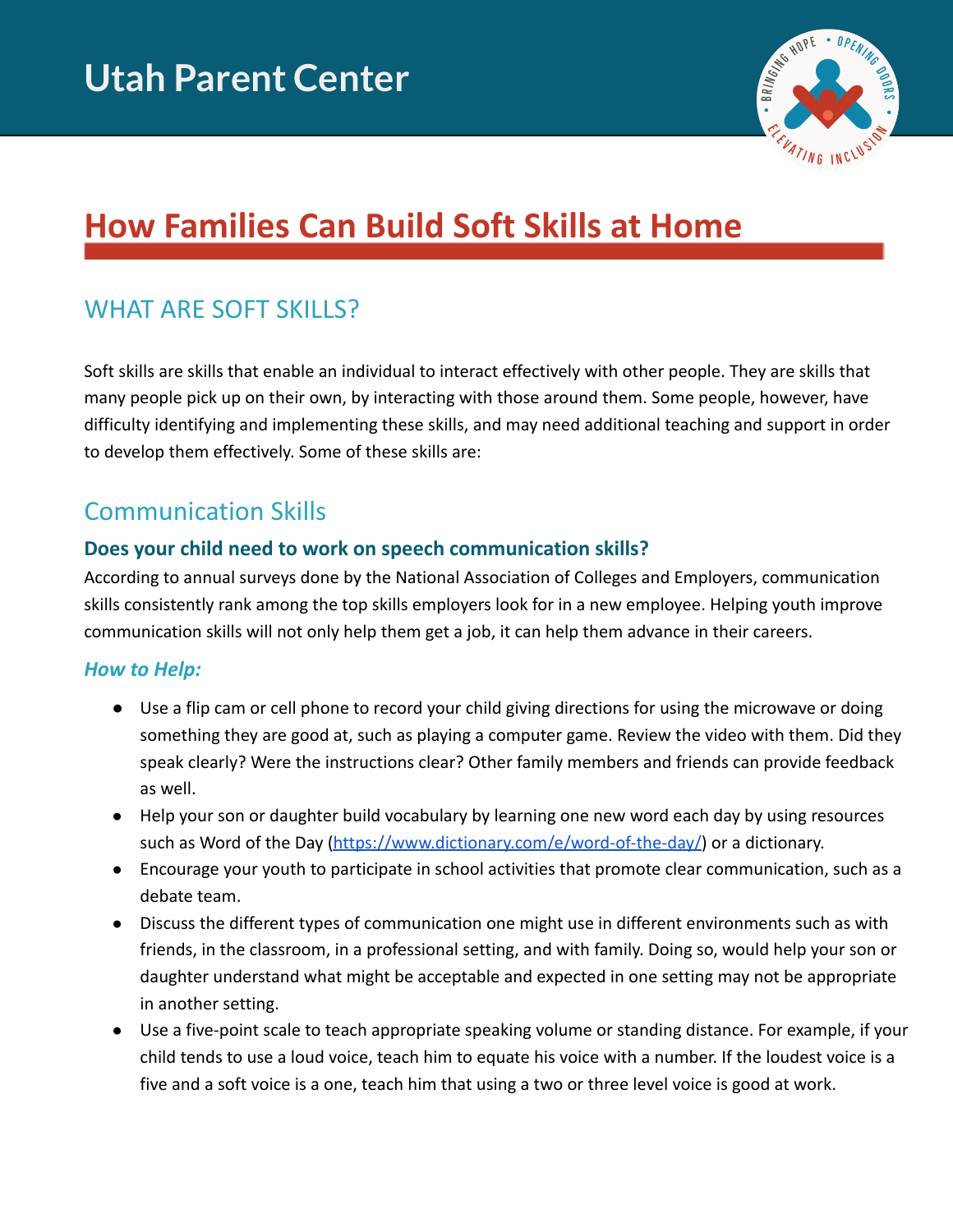● Suggest programming job-related phrases into your child's augmentative communication device, if he or she uses one. These may include "How may I help you?" and "Please wait while I find the answer to your question."

### **Does your family member pay attention to what others are saying and remember what was said?**

Listening to others needs and opinions is part of being a good communicator. Understanding and remembering what is said are important skills for the workplace when interacting with employers and customers*.*

#### *How to Help:*

- Encourage your child to have conversations with family and friends. Listening to others and contributing to the conversation will help him develop listening skills.
- Model listening skills for your youth. Pay attention to speakers, repeat what was said, and ask questions.
- Give your family member directions for doing a chore such as laundry, mowing the lawn, or straightening a room, and then have him repeat the instructions in his own words.
- Have your child take beverage orders when guests visit. If needed, your son or daughter can take notes to remember who ordered what.
- Consider the accommodations your child may use in school. If your child uses accommodations to help pay attention to and understand the instructors in school, discuss how similar accommodations could be used in employment settings.

#### **Does your son or daughter communicate nonverbally in an effective way**

Much communication is nonverbal. Nonverbal communication is important when interacting with employers, coworkers, and customers. Youth may need to improve aspects of nonverbal communication, such as making proper eye contact. In addition, some youth have disabilities that make it difficult to read the nonverbal communication of others such as facial expressions and gestures. Families can help their youth improve these skills by practicing at home.

#### *How to Help:*

● Have your family member look people in the eye and shake hands when introducing him to other adults. Practice the nonverbal language that would take place at a job interview. Let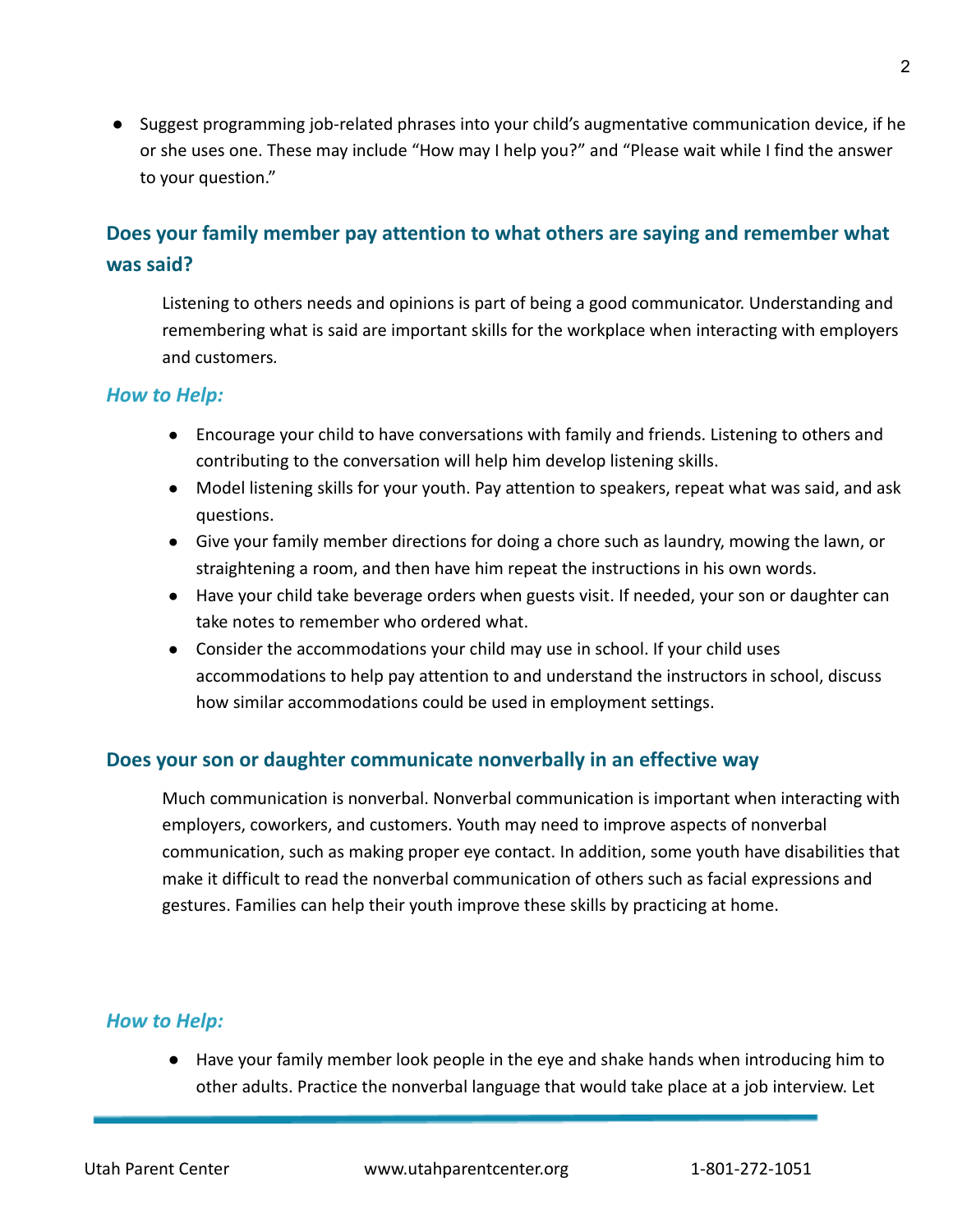your son or daughter know that it's important to have eye contact with the person doing the interviewing and to limit fidgeting or nervous movements.

- Model proper posture, such as standing up straight instead of slouching. Remind your child that proper posture communicates confidence.
- Show and explain that communication skills and personal boundaries may differ based on the setting and situation. For instance, a friend could demonstrate an acceptable distance between two people who are not related to one another, usually 1.5 to 4 feet. Have your child practice this.
- Discuss other potential strategies to improve communication skills with a young person's IEP team and include a related goal, if he has a disability. If your child does not have an IEP, discuss strategies and related goals with his teachers and instructors. One strategy could be to have him look at a person's nose or cheek if looking in someone's eye is too distressing. It will appear as though he is making eye contact.

### INTERPERSONAL SKILLS

#### **Is your child ready to take direction from and work cooperatively with others?**

Teamwork and the ability to work well with others consistently appear among the highest ranked qualities employers are looking for in an employee in the annual surveys of National Association of Colleges and Employers. In today's world, this includes the ability to communicate and work with people from different racial, religious, ability, and ethnic groups.

#### *How to Help:*

- Encourage your child to help an elderly neighbor with yard work or volunteer as a family to serve a meal at a homeless shelter. Youth can learn about working with others by volunteering.
- Play games as a family and encourage team work. Board games help youth build many skills that apply to work: cooperating with others, taking turns, following rules, controlling emotions, and learning new knowledge and skills.
- Encourage your son or daughter to play a team sport. Sports help youth learn communication skills, decision making, self-control, and self-discipline as well as learning how to work on a team. If your child isn't skilled enough to play on the school team, consider opportunities to play sports at the local "Y", community center, or with a faith-based center.
- Introduce your child to people who are different from him through taking part in community festivals that feature different cultures, attending various places of worship, or through books, magazines, film, television, or the internet.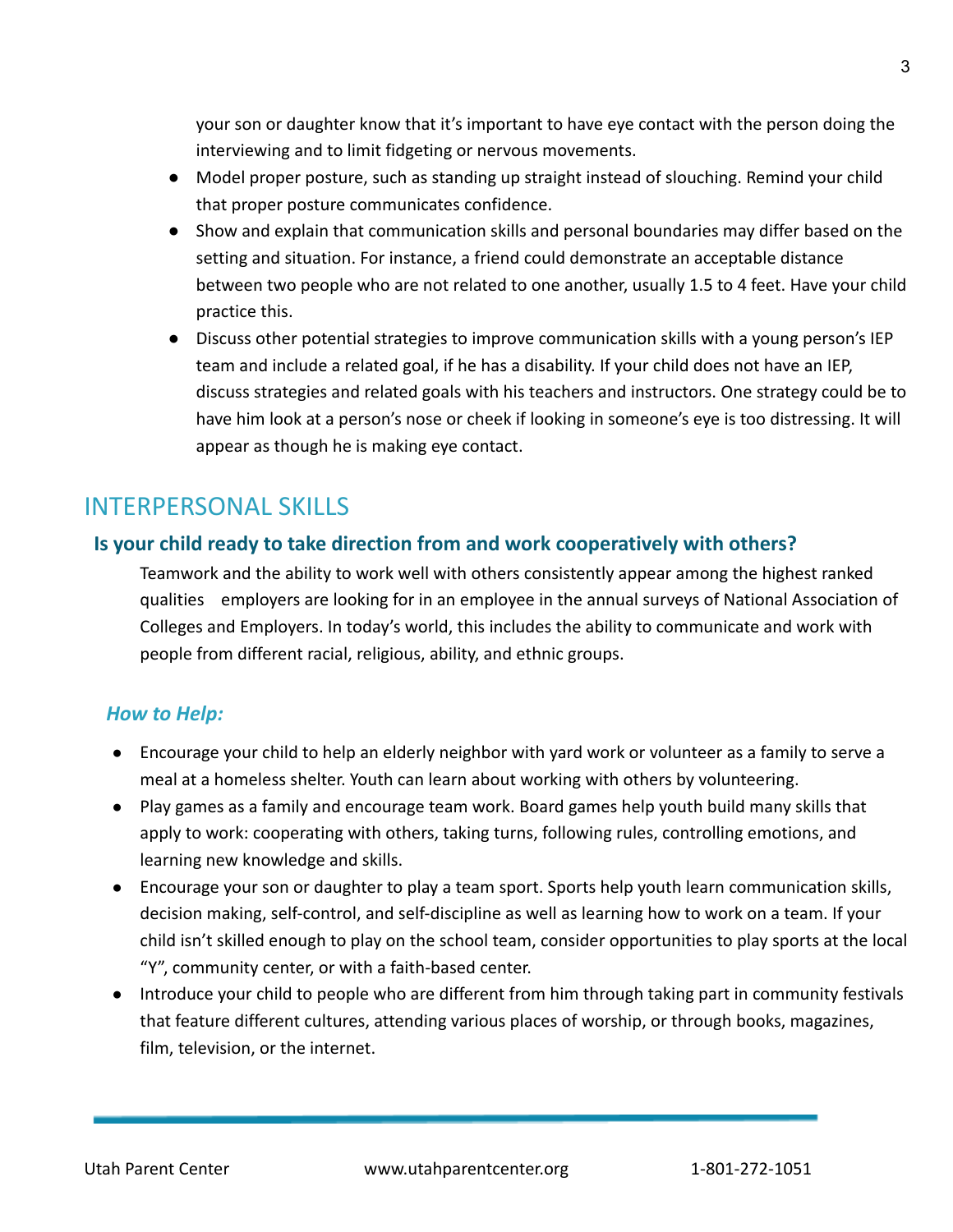- Start conversations about differences. Acknowledge that some people have ideas about people who are different from them.
- Discuss the situation if your family member experiences any type of discrimination. Talk about why discrimination exists. Reflect upon the feelings that come up when someone discriminates against a person and use it as an opportunity to teach the importance of not acting that way towards another.

#### **Does your youth know how to handle conflicts?**

Self-control, respecting others, and being able to deal with conflict are important soft skills. Refusing to follow directions and orders and the inability to get along with other people are among the most common reasons people get fired.

#### *How to Help:*

- Help your child understand how his behavior may contribute to a misunderstanding. If he talks about a social mishap that happened at work, help him reflect on the situation. Ask your child to determine what he did right, and also discuss if there was anything he or his work colleagues could have done differently. If necessary, discuss next steps to address the misunderstanding.
- Practice how to handle challenging situations with role play. Choose roles and have your son or daughter respond. Talk about appropriate behaviors.
- Discuss ways that people on television shows handle anger. Many shows involve people fighting or otherwise acting out their anger. While watching one of these shows with your youth, talk about ways people can handle anger appropriately, such as counting to ten, taking a time out, or going for a run. Ask your family member what might work for him.
- Explain to your son or daughter that taking directions and accepting constructive criticism is a part of being an employee. Reinforce this skill by giving directions in the home for such things as chores. Make sure your child responds appropriately to the directions given, and practice more appropriate responses if she does not.
- Remind your child to treat others the way she wishes to be treated. Acknowledge that this is difficult when others are being rude, disrespectful, or mean. Talk about when it's important to stand up for oneself, and when it's best to just walk away.
- Apologize to your son or daughter if necessary. Nothing makes a bigger impression on teens than adults admitting they were wrong.

#### **Is your child careful with his appearance?**

Good personal hygiene and appearance promotes social interaction with others while poor hygiene can give employers and co-workers a bad impression.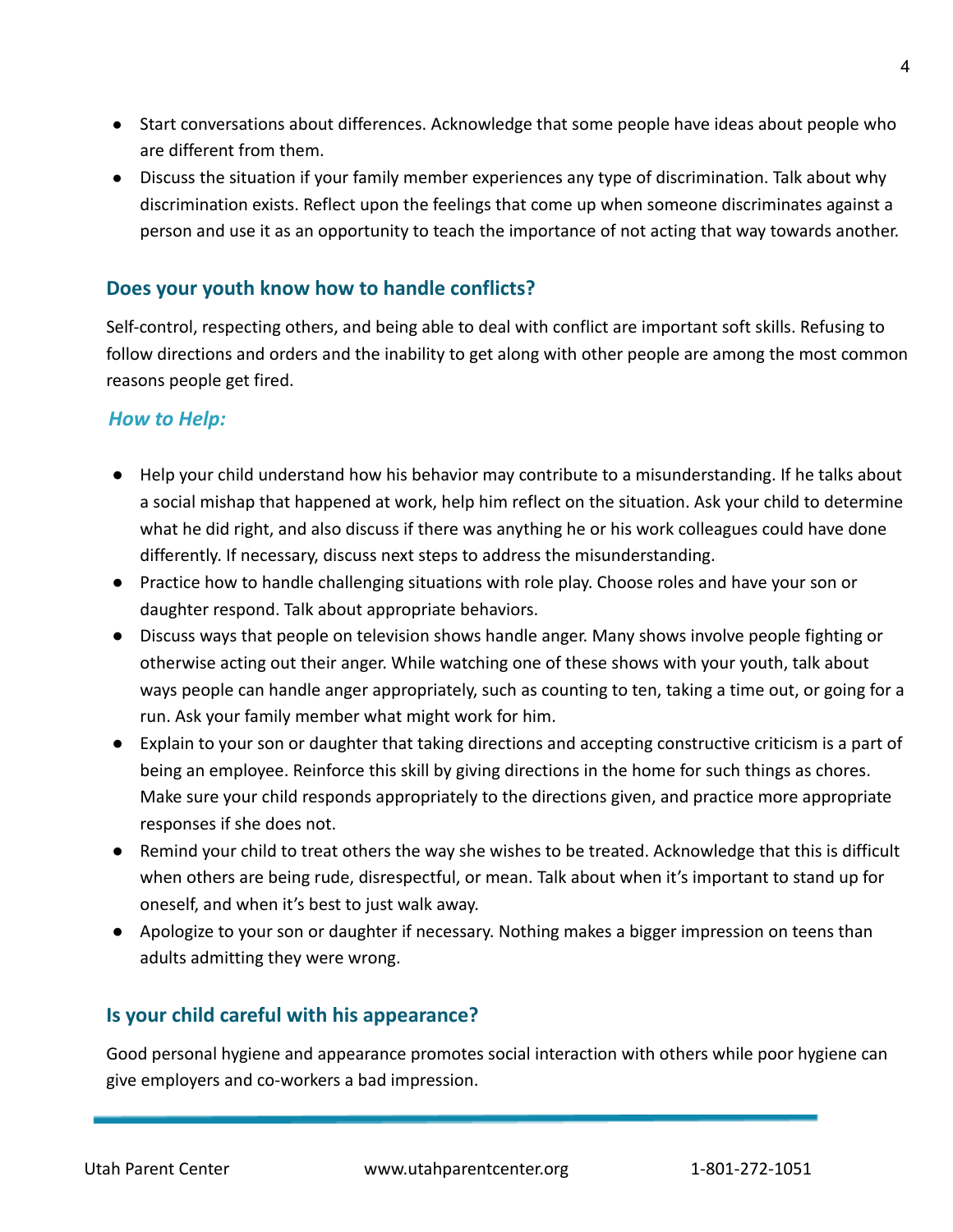#### *How to Help:*

- Discuss personal cleanliness, stressing that most workplaces require employees to dress in a specific way and to be clean.
- Require that your youth be dressed appropriately and have good hygiene when attending school, family functions, shopping trips, restaurants and/or faith based organizations.
- Model personal hygiene and dress to reflect what dressing professionally looks like.

#### **Is your son or daughter friendly, courteous, and tactful?**

Employers are looking for employees with good people skills. While especially important in jobs where employees interact with customers, people skills can also help interactions with co-workers, avoid conflict, and stand out from other job applicants or employees.

#### *How to Help:*

- Teach your child phrases she can use on the phone: "May I please speak to Mr. Smith?" or in the workplace, "I'm Deborah. It's nice to meet you." Have your son or daughter answer the phone at home in a professional and courteous manner.
- Teach your family member to allow others to finish speaking before beginning to talk.
- Identify areas of social difficulty for your child and role play how to handle new or unfamiliar situations. Role playing gives her an opportunity to practice what she would say and do in various situations.
- Sign up your child with a disability for social skills trainings at school, independent living centers, disability groups, or self-advocacy organizations. These organizations and others provide youth with a structured opportunity to learn and practice social skills such as taking turns or giving compliments.

# Lifelong Learning Skills

### **Does your family member demonstrate personal responsibility, initiative, self-management, and perseverance?**

A strong work ethic, initiative, and decision-making skills are other skills employers consistently rank highly in the annual surveys of the National Association of Colleges and Employers.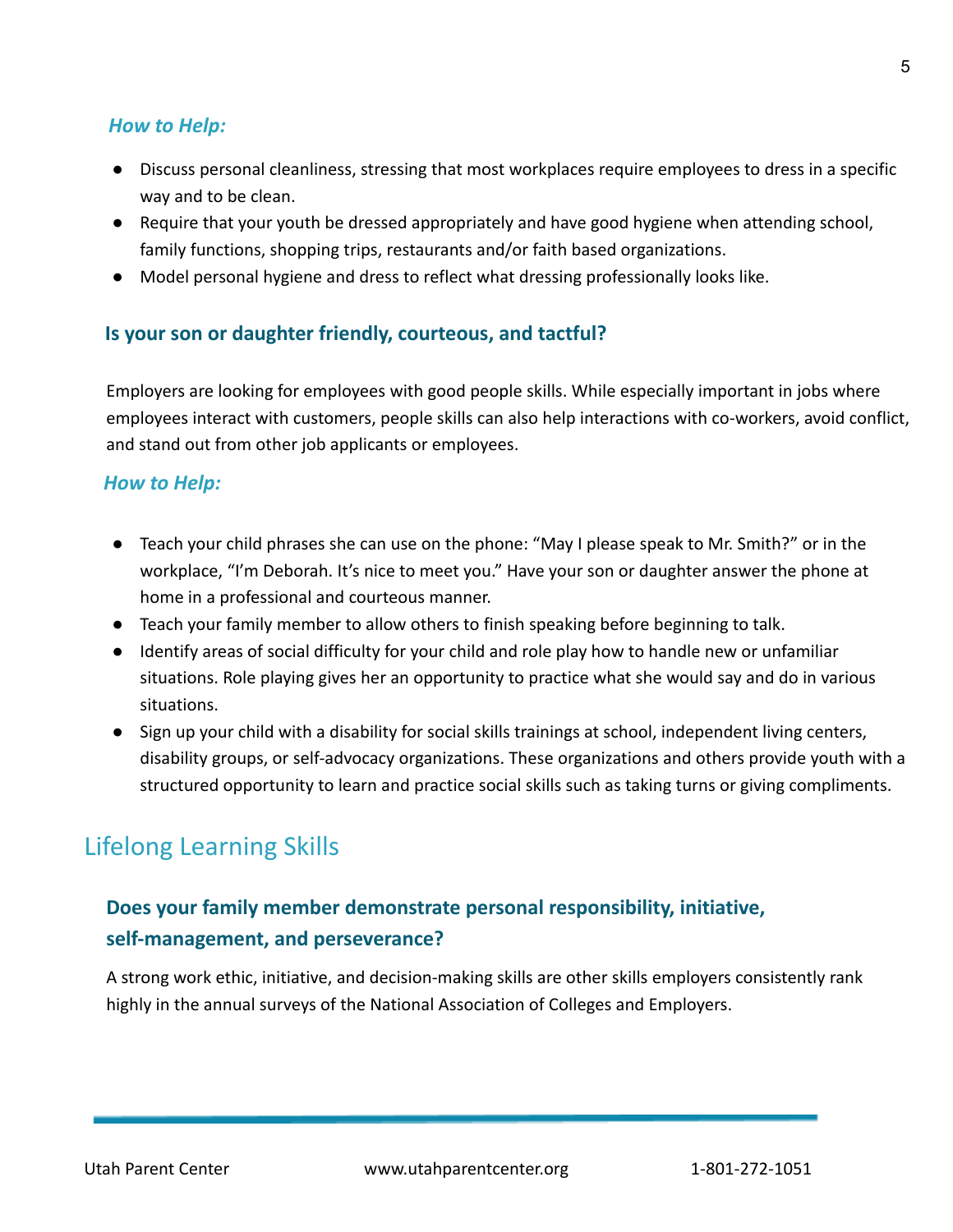#### *How to Help:*

- Have your son or daughter take responsibility for taking care of a pet or getting ready for school or work.
- Give your child full responsibility for planning and preparing a family meal at least once a month. Help her at first, until she learns all the steps it takes to cook a family meal.
- Have your youth take charge of a task. For example, if she is planning to get a driver's license, have her call the Department of Motor Vehicles and make a list of the steps involved (getting a permit, enrolling in driver's education, taking written and behind-the-wheel tests, getting insurance).
- Help your son or daughter understand the unspoken expectations of employers: showing up on time, avoiding personal calls or texting at work, or if working in a public place such as a retail store or the food court at the mall, not having friends hang out at work.
- Have your family member visit a parent's workplace, if the job allows this. She can learn different tasks associated with the job or follow other employees to learn what is involved in their jobs.
- Enroll your son or daughter in a mentor program. Mentors can help youth on many levels: building self-esteem, learning to stick with challenging activities, managing time, and communicating with other adults.

#### **Does your youth try to learn new things?**

- Take your child to concerts, sporting events, or encourage participation in activities that match her interests.
- Ask your child to identify a simple, fun skill to learn. This could include cooking a certain recipe, working with a specific computer program, or learning a new game. Have him research information on steps for learning the skill and then help him follow the steps.
- Call or check online to find out about events that are open to the public at local colleges, art schools, music academies, museums or libraries. Family members can attend together and learn something new.
- Help your family member be independent by having him plan an outing using public transportation. Have your youth look up online or call the bus or subway department to find out routes, costs, bus stops, etc. Have your child look into using accessible transportation services, if he is eligible. Make sure your child identifies which bus or subway to take, its departure time, and the right time to leave the house. If public transportation services are not available, have your son or daughter arrange for a ride from a friend.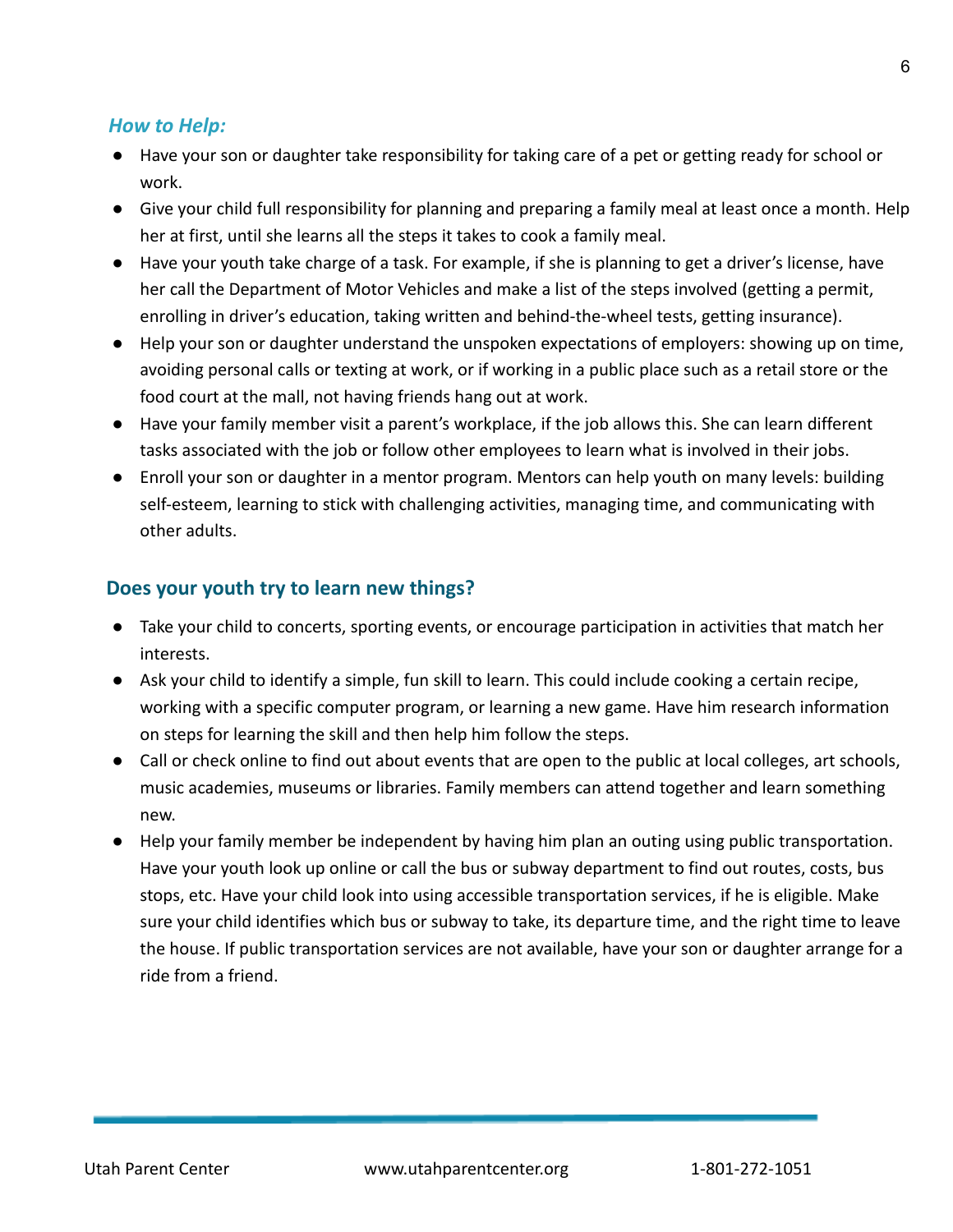### **ADDRESSING SOFT SKILLS IN THE IEP**

Families of special education students can make sure that goals to build soft skills are incorporated into a student's IEP during the middle and high school years. Some youth may already have many of these skills and only need to work on one or two.

#### **Including Soft Skills in the "Summary of Performance"**

The Individuals with Disabilities Education Act (IDEA) of 2004 requires schools to provide special education (IDEA) of 2004 requires schools to provide special education students with a "Summary of Performance" (SOP). This summary of a student's academic achievement and functional performance should also include recommendations on how to assist the youth in meeting his or her postsecondary goals. The SOP is provided to special education students who are due to graduate with a regular diploma, or exceed the age eligibility for a free and appropriate public education. The SOP is most useful when linked with the IEP process and the student has the opportunity to actively participate in the development of this document.

Parents can make sure that their child's SOP lists the soft skills he has mastered in high school along with academic and technical skills. Students with disabilities who qualify for services from the state's vocational rehabilitation (VR) agency can share this information with his VR counselor, as it would be helpful in the development of the Individualized Plan for Employment after he leaves high school. Such a list will make the SOP more helpful for service providers who work with employers and for the student himself or herself to refer to when he is filling out a job application or creating a resume. You can find more information on the SOP here: <http://www.nsttac.org/content/what-indicator-13/>

#### **Summary & Resources**

Both at home and at school, families and other caring adults play a vital role in helping young people with and without disabilities build work skills that will help them be successful in employment. Families who are aware of the expectations of employers, understand that they are partners in helping youth prepare for and maintain employment, and use everyday activities in the home to build work skills give their youth a much better chance of succeeding in the job search and in the workplace.

#### **References**

**Bullis, M., Nishioka-Evans, V., Fredericks, H. D., & Davis, C. (1992).** *Assessing job-related social skills of adolescents and young adults with behavioral disorders: Development and preliminary psychometric characteristics of two measures.* **Monmouth: Western Oregon State College.**

**Butterworth, J., & Strauch, J. (1994). The relationship between social competence and success in the competitive workplace for persons with mental retardation.** *Education and Training in Mental Retardation and Developmental Disabilities, 29,* **118–133.**